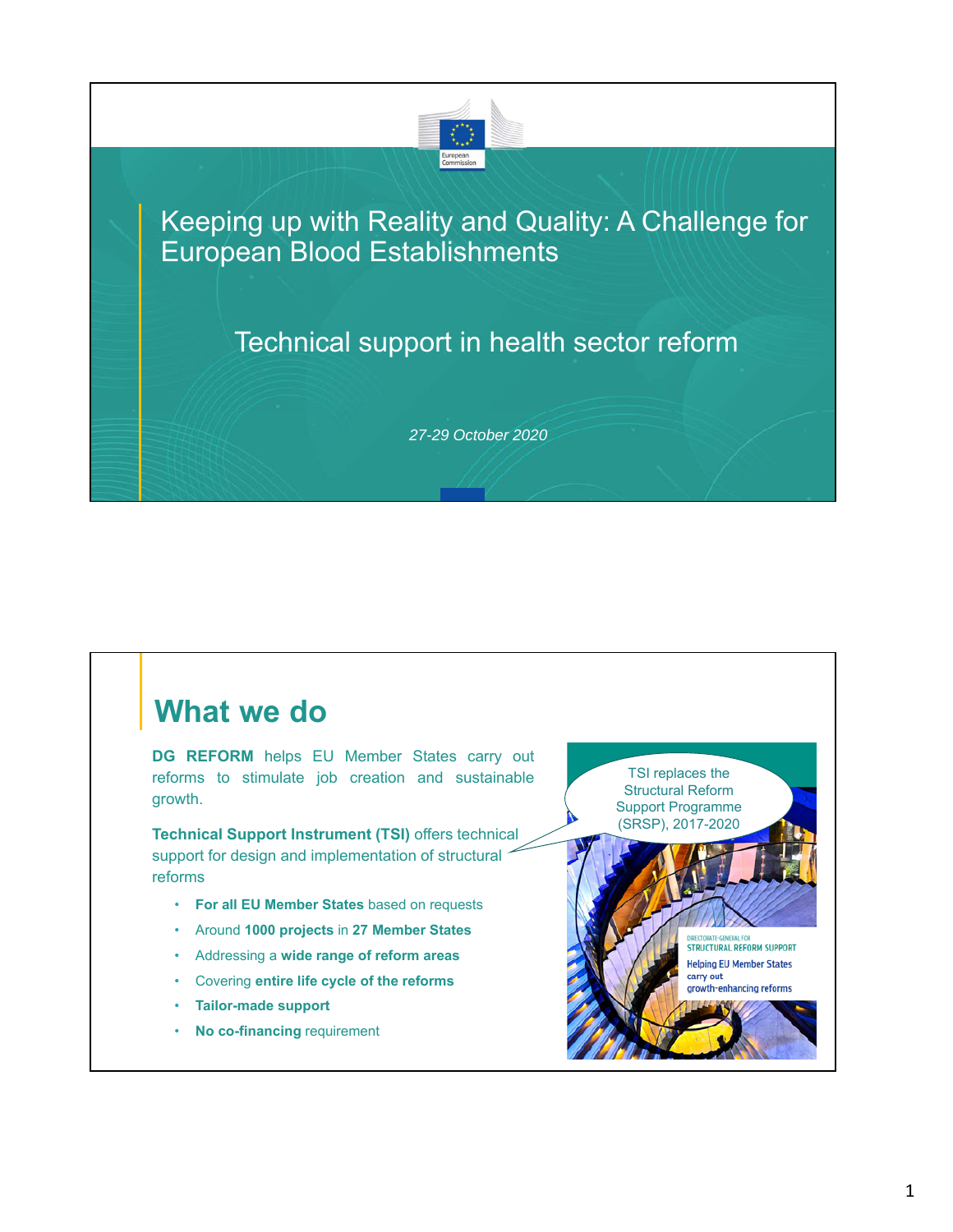## **Context: The Technical Support Instrument (TSI)**

**THE EU BUDGET POWERING<br>THE RECOVERY PLAN FOR EUROP** 

- Part of the MFF 2021-2027 and the Recovery Plan for Europe
- Important vehicle allowing for better delivery of other EU instruments, like the Recovery and Resilience Facility
- Compared with SRSP, TSI has a higher budget about **EUR 864 million** for 7 years, **EUR 120 million/year**
- **Proposal under negotiation** (European Parliament, Council) but there a political agreement on the tool
- We launched the discussion with MS

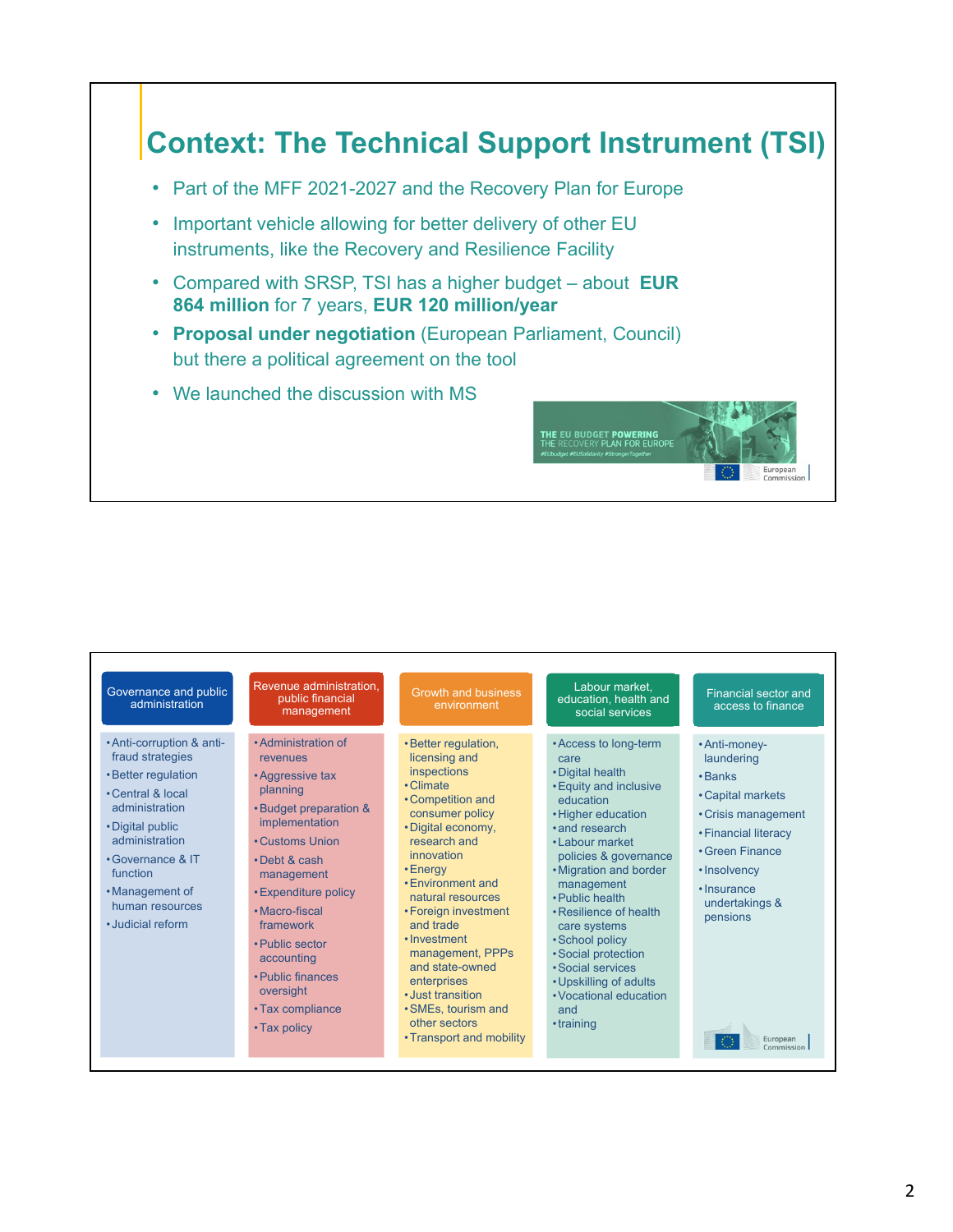

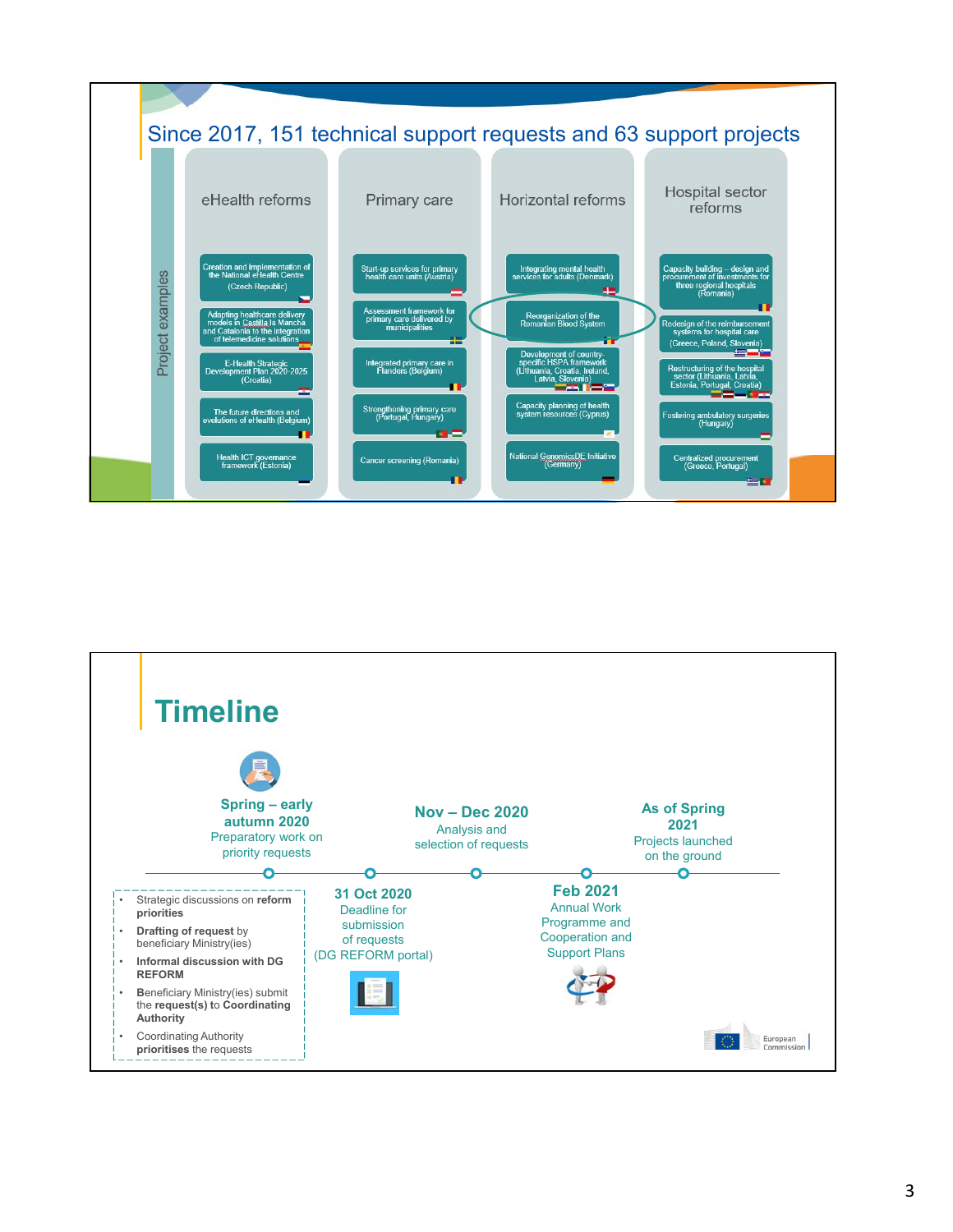